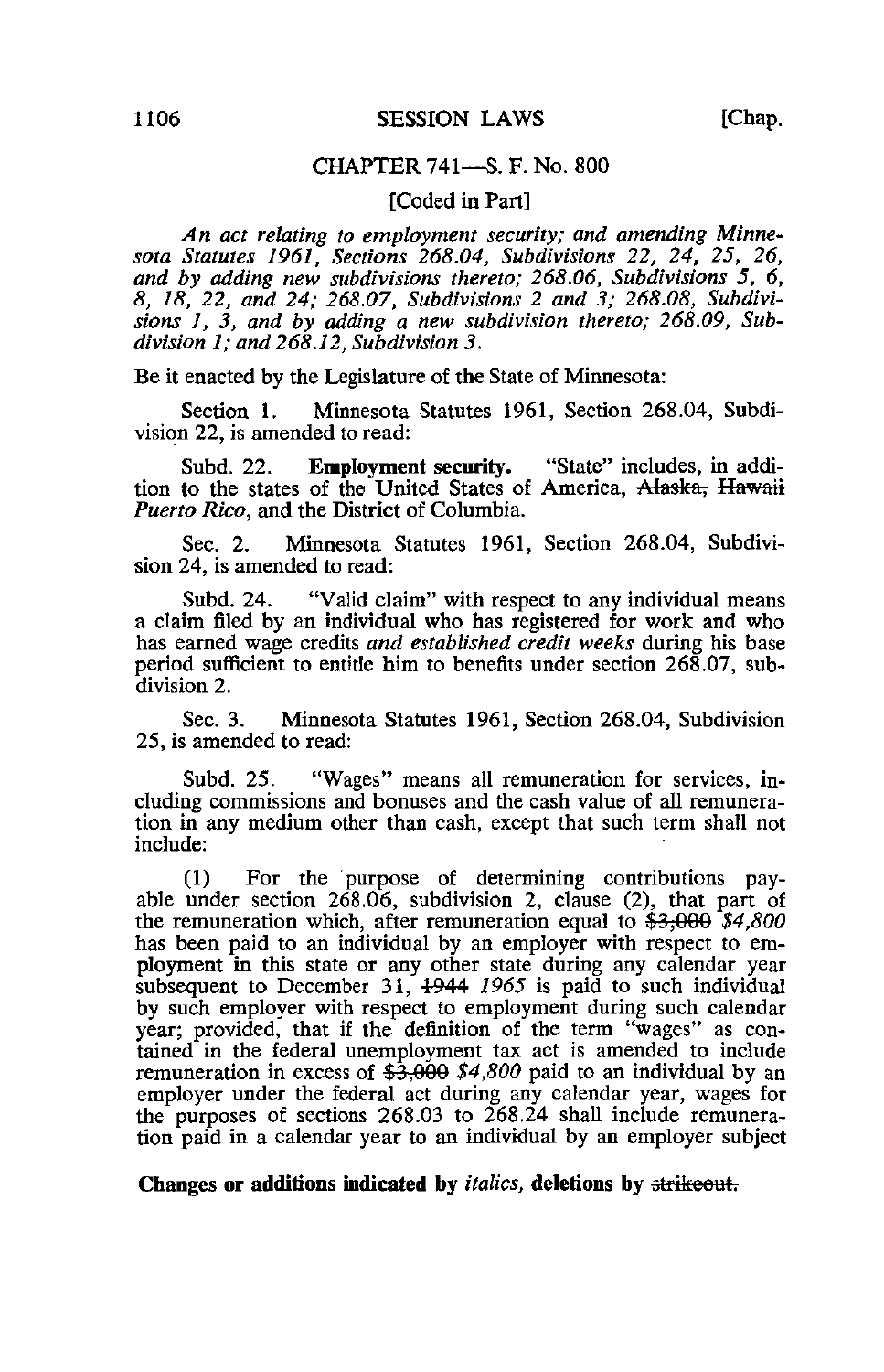thereto or his predecessor with respect to employment during any calendar year up to an amount equal to the dollar limitation specified in the federal unemployment tax act. For the purposes of this clause, the term "employment" shall include service constituting employment under any employment security law of another state or of the federal government;

(2) The amount of any payment made to, or on behalf of, an employee under a plan or system established by an employer which makes provision for his employees generally or for a class or classes of his employees (including any amount paid by an employer for insurance or annuities, or into a fund, to provide for any such payment), on account of (a) retirement or (b) sickness or accident disability or (c) medical and hospitalization expenses in connection with sickness or accident disability, or (d) death, provided the employee (i) has not the option to receive, instead of provision for such death benefit, any part of such payment, or if such death benefit is insured, any part of the premium (or contributions to premiums) paid by his employer and (ii) has not the right, under the provisions of the plan or system or policy of insurance providing for such death benefit, to assign such benefit, or to receive a cash consideration in lieu of such benefit either upon his withdrawal from the plan or system providing for such benefit or upon termination of such plan or system or policy of insurance or of his employment with such employer;

(3) The payment by an employer (without deduction from the remuneration of the employee) (a) of the tax imposed upon an employee under section  $\frac{1400}{3101}$  of the federal internal revenue code, or (b) of any payment required from an employee under a state unemployment compensation law;,

(4) Any payments made to a former employee during the period of active military service in the armed forces of the United States by such employer, whether legally required or not.

Sec. 4. Minnesota Statutes 1961, Section 268.04, Subdivision 26, is amended to read:

Subd. 26. "Wage credits" mean the amount of wages paid and wages due but not paid by or remuneration earned from an employer to by an employee for insured work except that with respective respect to wages paid by or due earned from an employer to by an employee for seasonal employment (as defined in section 268.07, subdivision 5), "wage credits" shall mean the proportion (computed to the next highest multiple of five percent) of such wages the remuneration earned which the customary period of operations bears to a calendar year. Wages earned in part-time employment by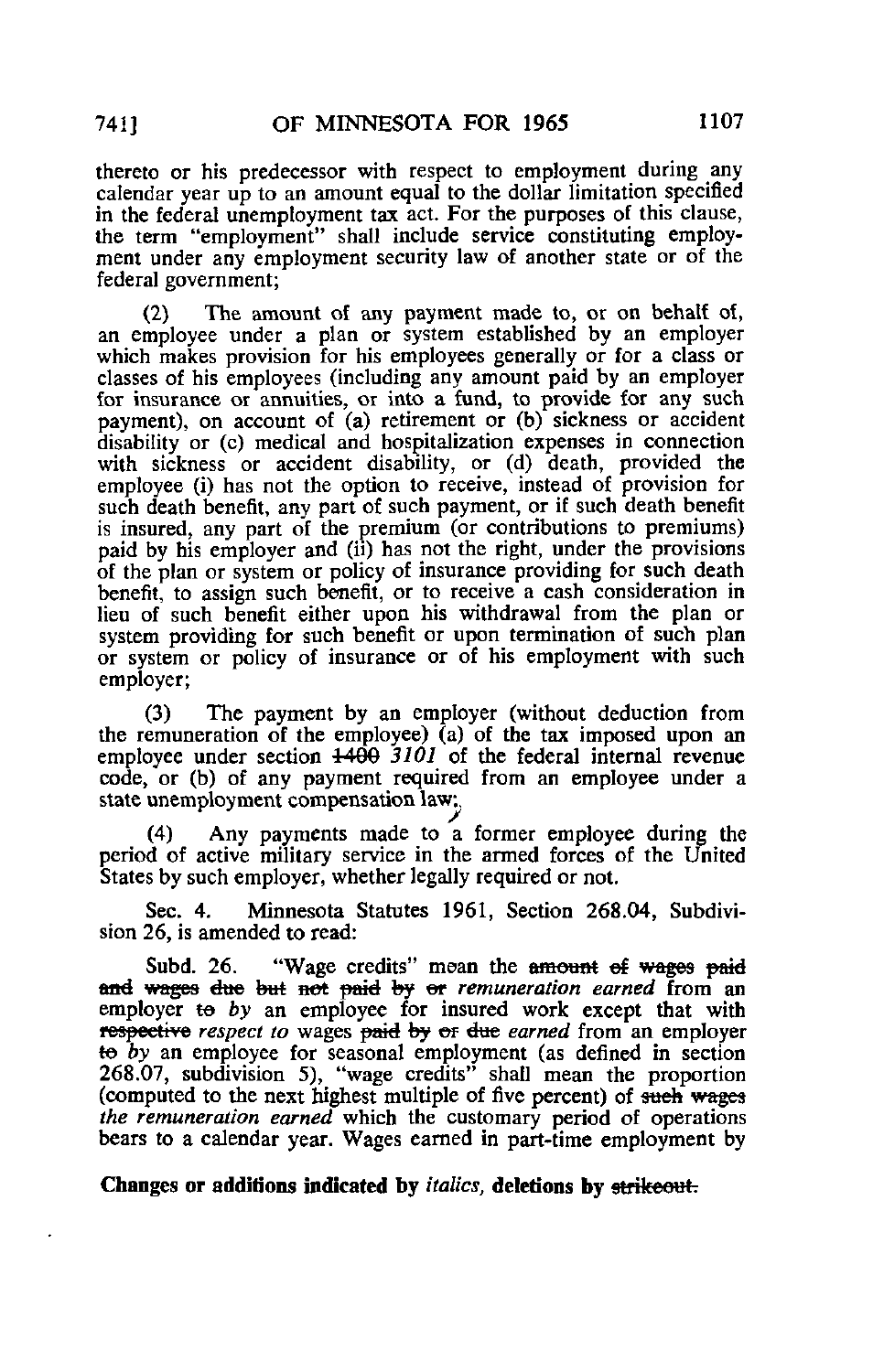a student as an integral part of an occupational course of study, under a plan for vocational education accepted by the Minnesota department of education, shall not result in wage credits available for benefit purposes.

Sec. 5. Minnesota Statutes 1961, Section 268.04, as amended, is amended by adding new subdivisions thereto to read:

Subd. 29. "Credit week" is any week in which the remuneration earned from one or more employers by an employee equals \$26 or more.

Subd. 30. "Average weekly wage" means the quotient derived by dividing the total wage credits earned by an individual from all employers in insured work in the base period by the number of weeks in which such individual has earned \$26, or more, in wage credits.

Sec. 6. Minnesota Statutes 1961, Section 268.06, Subdivision 5, is amended to read:

Subd. 5. Notifications. (1) Benefits paid to an individual pursuant to a valid claim filed subsequent to June 30, 1941, shall be charged against the account of his employer as and when paid, except that benefits paid to an individual who during his base period earned wages for part time employment with an employer who continues to give the employee part time employment substantially equal to the part time employment previously furnished such employee by such employer or any benefits paid to an individual subsequent to his serving a period of disqualification for refusal to accept re-employment from his base period employer shall not be charged to such employer's account. The amount of benefits so chargeable against each base period employer's account shall bear the same ratio to the total benefits paid to an individual as the base period wage credits of the individual earned from such employer bear to the total amount of base period wage credits of the individual earned from all his base period employers.

(2) When, however, the base period earnings of an individual to whom benefits are paid are less than the minimum qualifying earnings for a valid claim from any given employer  $$520$ , then the proportional benefits which would ordinarily be charged to such employer shall not be charged to him, except that this provision shall not apply if the commissioner finds that the employment practices of an employer result in his separation of employees for whom work is available solely for the purpose of evading charges to his account.

In making computations under this provision, the amount of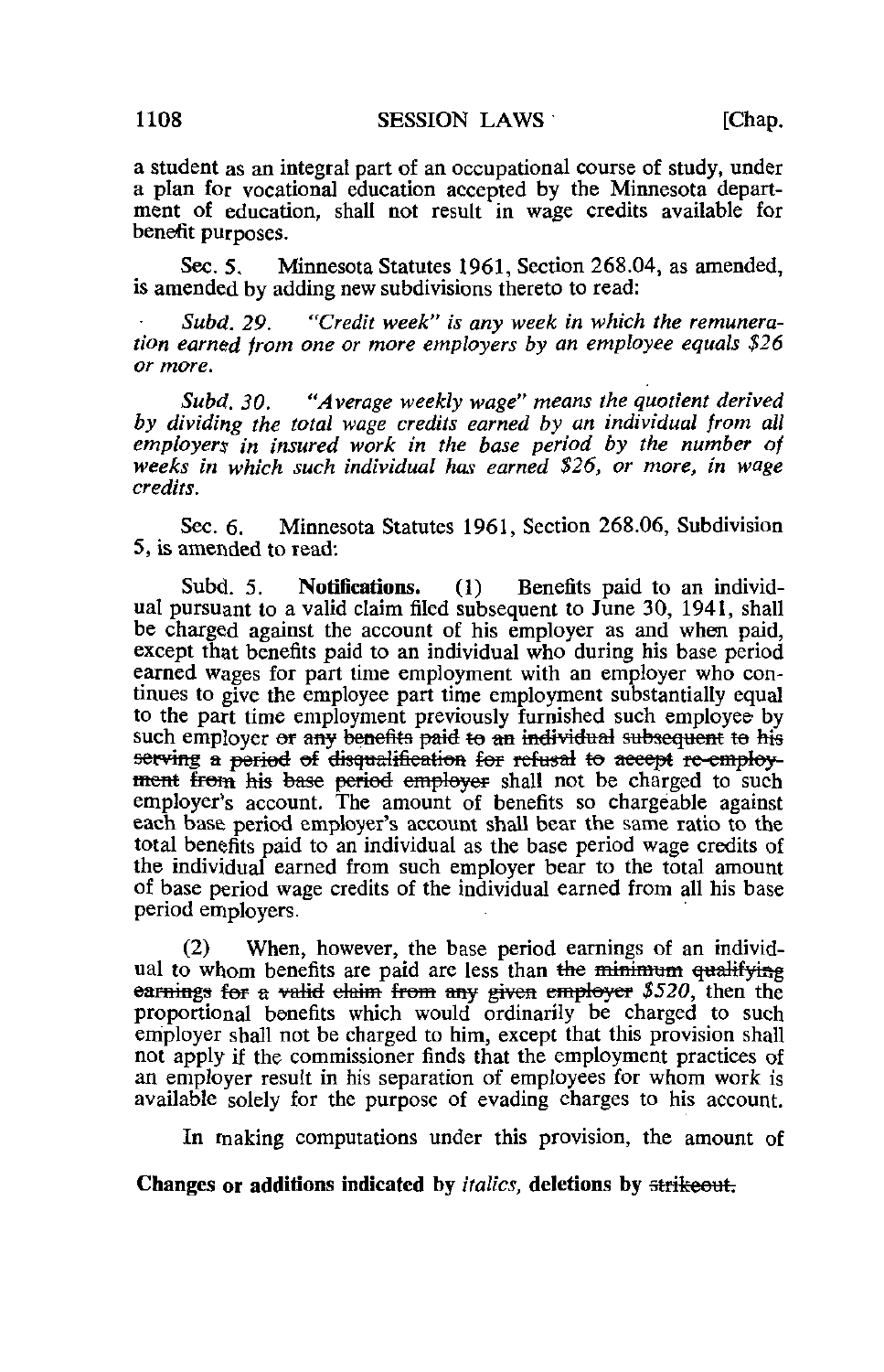wage credits if not a multiple of \$1, shall be computed to the nearest multiple of \$1.

Sec. 7. Minnesota Statutes 1961, Section 268.06, Subdivision 6, is amended to read:

Subd. 6. Employer's separate account. The commissioner shall, for the calendar year 1943 1966, and for each calendar year thereafter, compute an experience ratio for each employer whose account has been chargeable with benefits during the 36 consecutive calendar months immediately preceding July 1 of the preceding calendar year; except that, for any employer who has not been subject to the Minnesota employment security law for a period of time sufficient to meet the 36-consecutive months requirement, the commissioner shall, for the calendar year 1956 and for each calendar year- thereafter, compute an experience ratio if his account has been chargeable with benefits during at least the 12 consecutive calendar months immediately preceding July 1 of the preceding calendar year. Such experience ratio shall be the quotient obtained by dividing  $1\frac{1}{4}$  times the total benefits charged to the employer's account during the period his account has been chargeable but not less than the 12 or more than the 36 consecutive calendar months ending on June 30 of the preceding calendar year, by his total taxable payroll for the same period ending on such June  $30$  on which all contributions due have been paid to the department of employment security on or before July 31 of such the preceding calendar year. Such experience ratio shall be computed to the fifth decimal point nearest one tenth of a percent. Provided, that any employer who has not submitted contribution and wage reports or has not paid the contributions due and payable to the department of employment security on or before July 31 of the preceding calendar year with respect to taxable payrolls for previous periods within the experience period shall be entitled to have such taxable payroll included as a factor in the computation of his experience ratio and contribution rate upon filing with the commissioner written application therefor supported by affidavits showing to the satisfaction of the commissioner that good cause for such delinquency exists and submitting said reports and payment of contributions on or before September 30 of said preceding year.

Sec. 8. Minnesota Statutes 1961, Section 268.06, Subdivision 8, is amended to read:

Subd. 8. Adjustments. For the year 1949 and for each calendar year thereafter the commissioner shall determine the contribution rate of each employer on the basis of the relationship of his experience ratio to the contribution rates in accordance with the following schedule of rate categories. When the total amount of money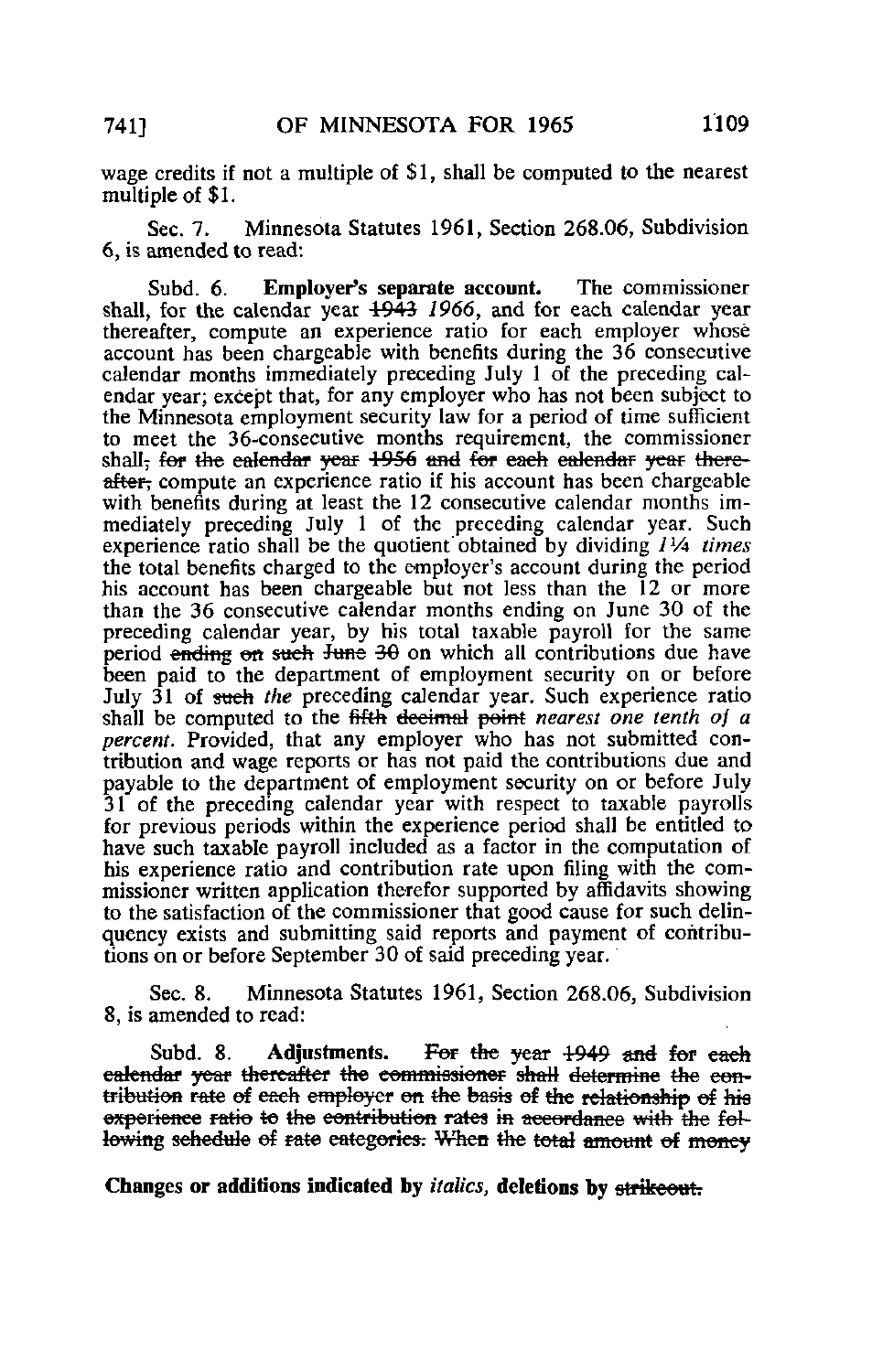in the account of this state in the unemployment trust fund amounts to  $$50,000,000$  or less at the elose of business on June  $30$  of the calendar year preceding the rate year, then the rates in column  $(A)$ shall apply. When the amount of money in the account of this state in the unemployment trust fund amounts to more than \$50,000,000 but less than  $$100,000,000$  at the elese of business on June 30 of the calendar year preceding the rate year, then the rates in column (B) shall apply: When the amount of money in the account of this state in the unemployment trust fund amounts to \$100,000,000 or more at the close of business on June 30 of the calendar year preceding the rate year; then the rates in column  $(C)$  shall apply.

|          | <del>Employer's</del><br><del>Exp.</del> Ratio |                    |                   | Contribution Rates<br>(Percentage of Wages) |                 |  |
|----------|------------------------------------------------|--------------------|-------------------|---------------------------------------------|-----------------|--|
| Category | <del>From</del>                                | Ŧо                 | $\leftrightarrow$ | $\oplus$                                    | €               |  |
| ł        | <del>.00000</del>                              | <del>.00000.</del> | $-60$             | -30                                         | $\pm \theta$    |  |
| 윤        | $-00001$                                       | <del>.00099</del>  | $-30$             | -50                                         | ههيو            |  |
| з        | <del>.00100</del>                              | <del>.00139</del>  | $+00$             | -70                                         | -50             |  |
| 4        | -00140                                         | -00179             | <del>1.20</del>   | -90                                         | -70             |  |
| s        | <del>.00180</del>                              | <del>.00219</del>  | $+40$             | $+40$                                       | -90             |  |
| 6        | -00220                                         | <del>-00259</del>  | <del>1.60</del>   | <del>1.30</del>                             | $+10$           |  |
| 7        | <del>-00260</del>                              | <del>.00299</del>  | <del>1.80</del>   | 1.50                                        | <del>1.30</del> |  |
| 8        | -00300                                         | -00339             | 2.00              | 1.70                                        | 1.50            |  |
| 9        | <del>.00340</del>                              | <del>.00379</del>  | 2.20              | 4.90                                        | <del>1.70</del> |  |
| 40       | -00380                                         | -00419             | <del>2.40</del>   | <del>2.10</del>                             | 1.90            |  |
| ₩        | <del>-00420</del>                              | <del>.00459</del>  | <del>2.60</del>   | <del>2.30</del>                             | <del>2.IO</del> |  |
| 12       | .00460                                         | <del>.00499</del>  | <del>2.80</del>   | <del>2.50</del>                             | <del>2.30</del> |  |
| ₽        | -00500                                         | <del>-00539</del>  | <del>3.00</del>   | <del>2.70</del>                             | <del>2.50</del> |  |
| 14       | <del>.100540</del>                             | ووووبوو            | <del>3.00</del>   | <del>2.70</del>                             | 2.70            |  |

For the year 1966 and for each calendar year thereafter the commissioner shall determine the contribution rate of each employer by adding the experience ratio to the minimum rate. The minimum rate for all employers shall be seven tenths of one percent if that amount in the unemployment compensation fund is less than \$50,000,000 on June 30 of the preceding calendar year; or five tenths oj one percent if the fund is more than \$50,000,000 but less than \$60,000,000; or three tenths of one percent if the fund is more than \$60,000,000 but less than \$70,000,000; or one tenth of one percent if the fund is \$70,000,000 or more; provided that no employer shall have a contribution rate oj more than 4-5/10 percent.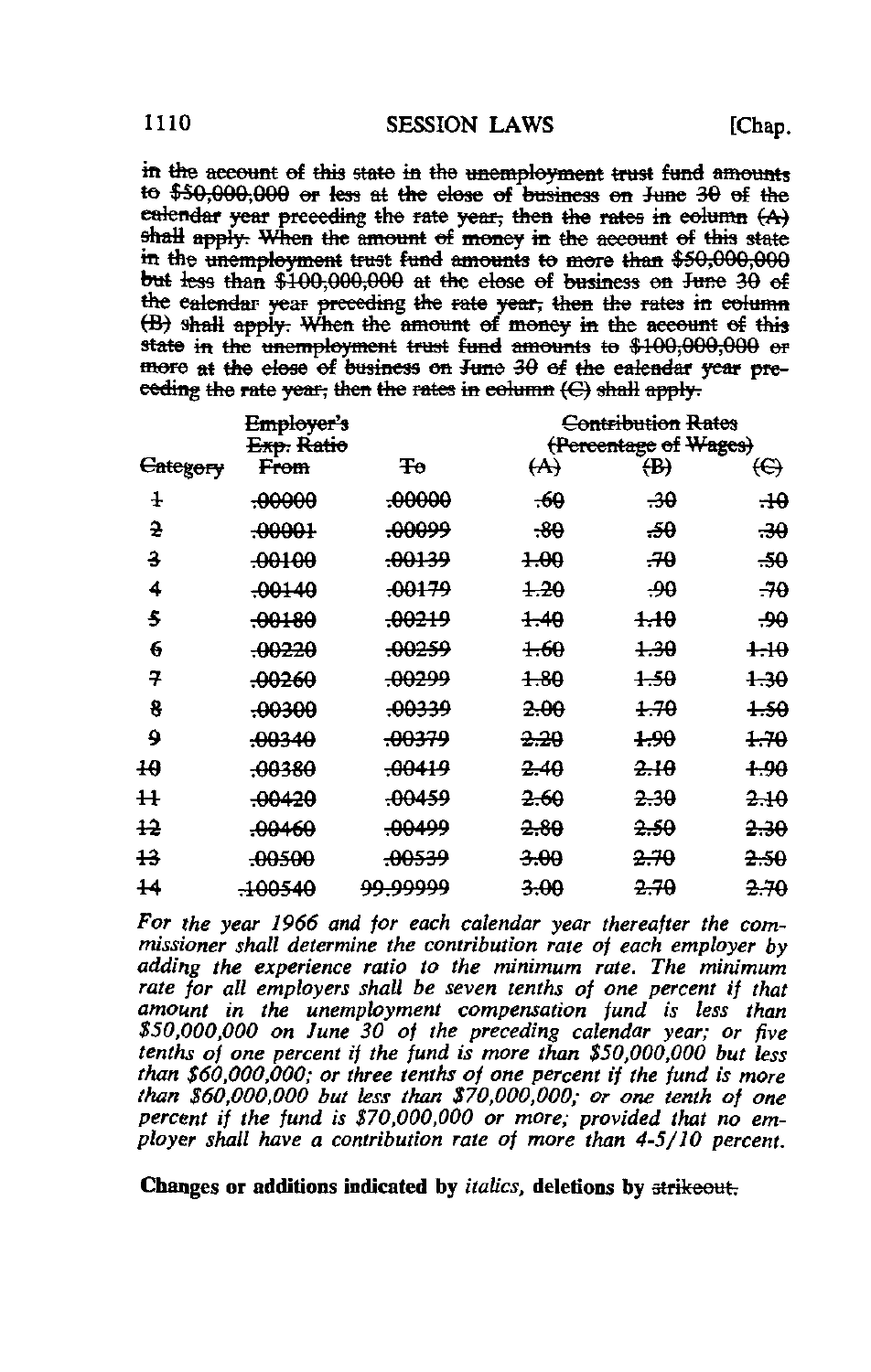Sec. 9. Minnesota Statutes 1961, Section 268,06, Subdivision 18, is amended to read:

Subd. 18. Notice to employer. The commissioner shall at least onee twice each year notify each employer of the benefits as determined by the department which have been charged to his account subsequent to the last notice. Unless reviewed in the manner hereinafter provided, charges set forth in such notice, or as modified by a redetermination, a decision of a referee, or the commissioner, shall be final and shall be used in determining the contribution rates for all years in which the charges occur within the employer's experience period and shall not be subject to collateral attack by way of review of a rate determination, application for adjustment or refund, or otherwise.

Sec. 10. Minnesota Statutes 1961, Section 268.06, Subdivision 22, is amended to read:

Subd. 22. Employment experience record transfer. For experience rating purposes, one or more employing units which is or are the subject of or parties to a change of ownership or any form of organization or reorganization of an employing enterprise including a change in legal identity or form, shall upon application be deemed to be a successor entitled to the transfer of the employment experience record of all or any severable portion thereof, including the war risk account of one or more such employing enterprises involved in such change of ownership, organization, or reorganization if the commissioner finds that

 $(H)$  there is a continuation of the employment activities of the predecessor employing unit or units and that the purpose of such change is not to avoid a contribution rate in excess of 2.7 percent, and such transfer would not be inequitable and would not tend to defeat the object and purpose of this law.

(3) The provisions of this subdivision apply to saeh changes occuring in the calendar year 1943 and thereafter. Any successor employing enterprise, resulting from a change of ownership or any form of organization or reorganization to which the provisions of this subdivision apply, occurring subsequent to June 30, 1951, but prior to January  $\frac{1}{2}$ ,  $\frac{1952}{2}$ , shall make application for the transfer of the employment experience record of the predecessor not later than June 30; 1953, in order to avail itself of the provisions of this subdivision.

Provided that in no event shall a successor be assigned a rate of less than 2.7 percent until such time as all of the unpaid contributions of the predecessor have been paid. Credits due to a predecessor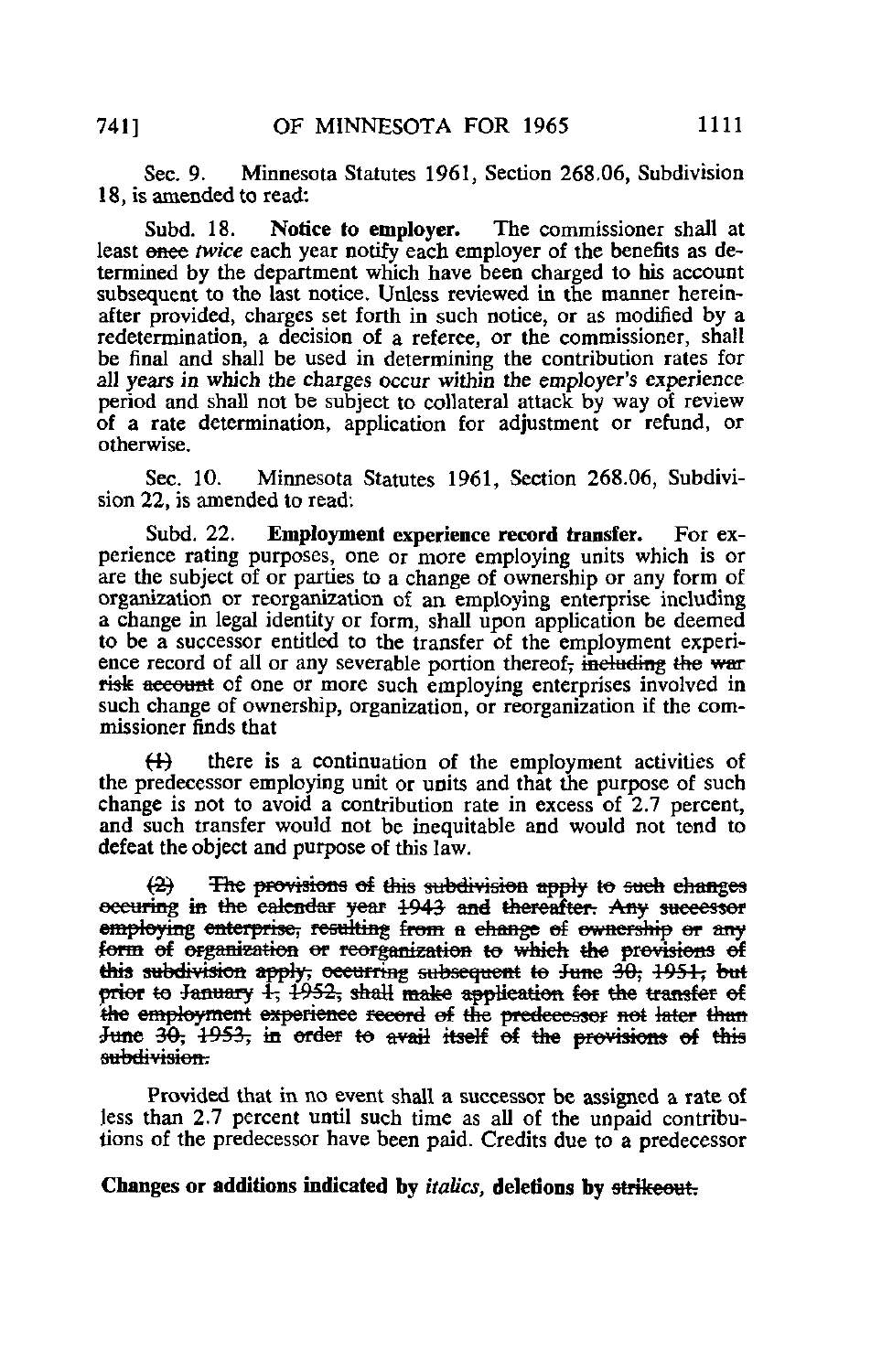as a result of overpayment of contributions under this subdivision may be granted to the successor upon assignment thereof by such predecessor in such form and in accordance with such regulations as may be prescribed by the commissioner. Employment with a predecessor employer shall not be deemed to have been terminated if similar employment is offered by the successor employer and accepted by the employee,

Sec. 11. Minnesota Statutes 1961, Section 268.06, Subdivision 24, is amended to read:

Subd. 24. Reassignment. Notwithstanding any inconsistent provisions of law any employer who has been assigned a contribution rate pursuant to subdivisions 4, 6, and 8 may, for the calendar year 1949, or any calendar year thereafter, upon the voluntary payment of an amount equivalent to any portion or all of the benefits charged to his account during the period ending June 30 of the preceding year used for the purpose of computing an employer's experience ratio as authorized by said subdivisions 4, 6 and 8, obtain a cancelation of benefits charged to his account during such period equal to such payment so voluntarily made. Upon the payment of such voluntary contribution, plus a surcharge of 25% of such benefit charged, within 30 days from the date of the mailing to the employer of the notice of his contribution rate as prescribed in this section, the commissioner shall cancel the benefits equal to such payment, excluding the 25% surcharge, so voluntarily made and compute a new experience ratio for such employer. The employer then shall be assigned the contribution rate applicable to the category within which his recomputed experience ratio is included. In the event that the employer fails to make the voluntary contribution within the 30-day period above specified and it is shown by proper evidence that such failure was, in the opinion of the commissioner, for good cause, the commissioner may extend the time for payment but in no event shall the commissioner extend such time for payment beyond the expiration of a period of 1 20 days from the beginning of the year for which such rates are effective. Any adjustments under this subdivision shall be used only in the form of credits against accrued or future contributions.

Sec. 12. Minnesota Statutes 1961, Section 268.07, Subdivision 2, is amended to read:

Subd. 2. Maximums.  $(1)$  An individual's maximum amount of benefits payable during his benefit year and weekly benefit amount shall be the amounts appearing in Column B and C, respectively, in the table in this subdivision, on the line on which in Column A of such table there appear the total wage eredits aceruing in his base period for insured work.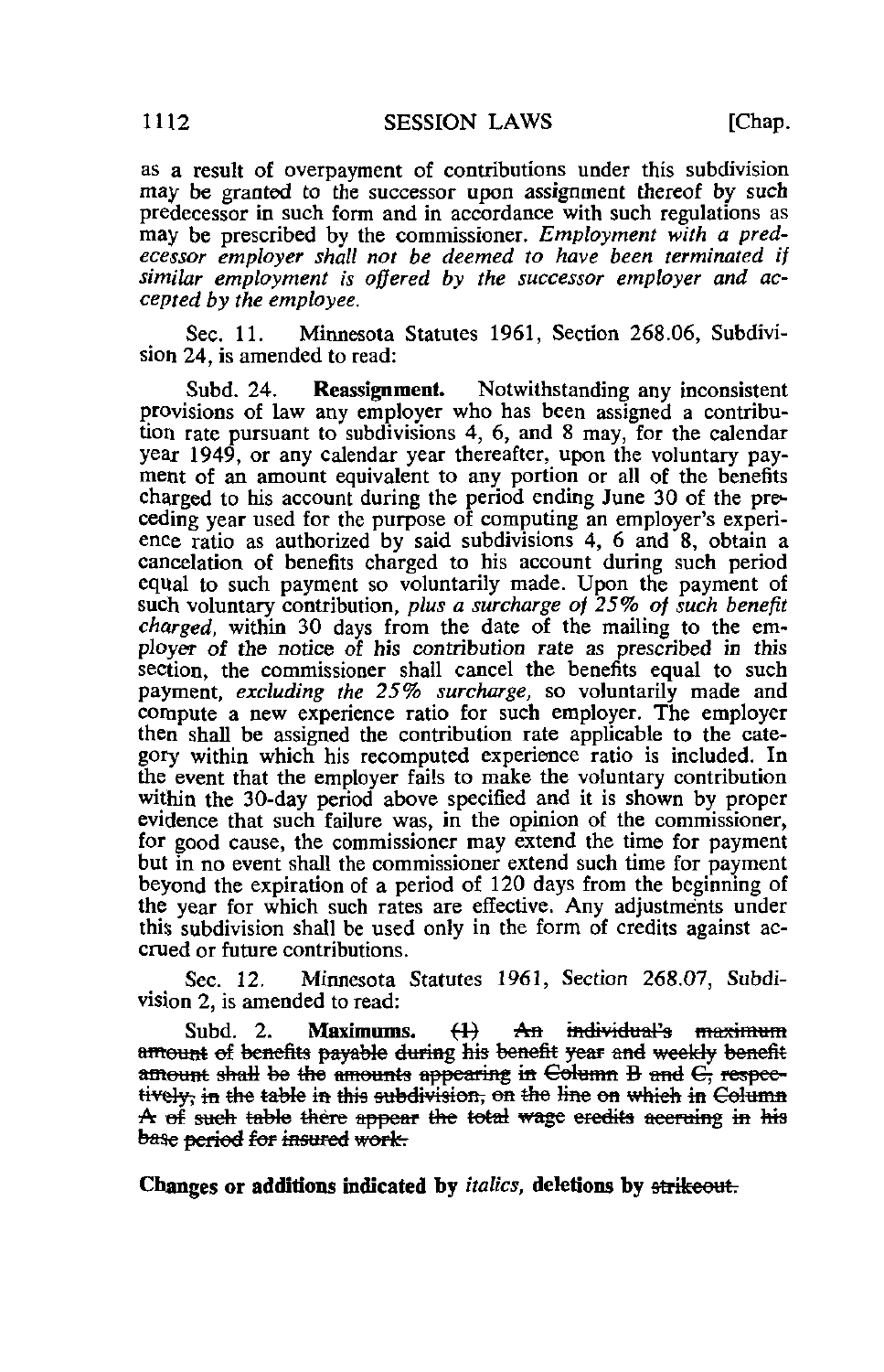| <del>A.</del><br>Wage <del>Credits</del><br>Ħ<br><b>Base Period</b> |                                | в.<br><b>Total Maximum Amount</b><br><del>of Benefits Payable</del><br><del>During</del> a Benefit Year | G.<br><del>Weekly</del><br><del>Benefit</del><br><del>Amount</del> |
|---------------------------------------------------------------------|--------------------------------|---------------------------------------------------------------------------------------------------------|--------------------------------------------------------------------|
|                                                                     |                                |                                                                                                         |                                                                    |
| <del>Under \$520</del>                                              |                                | None                                                                                                    | None                                                               |
| \$520                                                               | 549.99<br>÷                    | <del>\$216.00</del>                                                                                     | \$12.00                                                            |
| <del>550</del>                                                      | 649.99                         | <del>234.00</del>                                                                                       | <del>13.00</del>                                                   |
| 650                                                                 | <del>749.99</del>              | <del>266.00</del>                                                                                       | <del>14.00</del>                                                   |
| 750                                                                 | 849.99                         | <del>285.00</del>                                                                                       | <del>15.00</del>                                                   |
| 850                                                                 | ووبوءو                         | <del>323.00</del>                                                                                       | <del>17.00</del>                                                   |
| 950                                                                 | <del>1,049.99</del>            | <del>360.00</del>                                                                                       | <del>18.00</del>                                                   |
| <del>1.050</del>                                                    | <del>1.149.99</del>            | <del>380.00</del>                                                                                       | 49.00                                                              |
| <del>1.150</del>                                                    | <del>1.249.99</del>            | <del>400.00</del>                                                                                       | <del>20.00</del>                                                   |
| <del>1.250</del>                                                    | <del>1.349.99</del>            | 441.00                                                                                                  | <del>21.00</del>                                                   |
| <del>1,350</del>                                                    | <del>1.449.99</del>            | <del>462.00</del>                                                                                       | <del>22.00</del>                                                   |
| <del>1.450</del>                                                    | <del>1.549.99</del>            | <del>506.00</del>                                                                                       | <del>23.00</del>                                                   |
| <del>1,550</del>                                                    | <del>1,649.99</del>            | <del>528.00</del>                                                                                       | <del>24.00</del>                                                   |
| <del>1.650</del>                                                    | <del>1.749.99</del>            | <del>575.00</del>                                                                                       | <del>25.00</del>                                                   |
| <del>1,750</del>                                                    | <del>1.849.99</del>            | <del>598.00</del>                                                                                       | <del>26.00</del>                                                   |
| <del>1,850</del>                                                    | <del>1.949.99</del>            | <del>621.00</del>                                                                                       | 27.00                                                              |
| <del>1,950</del>                                                    | <del>2.049.99</del>            | <del>644.00</del>                                                                                       | <del>28.00</del>                                                   |
| <del>2.050</del>                                                    | <del>2.149.99</del>            | <del>667.00</del>                                                                                       | 29-00                                                              |
| <del>2.150</del>                                                    | <del>2,249.99</del>            | <del>690.00</del>                                                                                       | 30.00                                                              |
| <del>2.250</del>                                                    | <del>2.349.99</del>            | <del>744.00</del>                                                                                       | 31.00                                                              |
| <del>2,350</del>                                                    | <del>2.449.99</del>            | <del>768.00</del>                                                                                       | <del>32.00</del>                                                   |
| <del>2.450</del>                                                    | <del>2,549.99</del>            | <del>792.00</del>                                                                                       | 33.00                                                              |
| <del>2.550</del>                                                    | <del>2.649.99</del>            | <del>816.00</del>                                                                                       | <del>34.00</del>                                                   |
| <del>2.650</del>                                                    | 2.749.99                       | <del>875.00</del>                                                                                       | <del>35.00</del>                                                   |
| <del>2.750</del>                                                    | <del>2,849.99</del>            | <del>900.00</del>                                                                                       | <del>36.00</del>                                                   |
| <del>2.850</del>                                                    | <del>2.999.99</del>            | <del>962.00</del>                                                                                       | <del>37.00</del>                                                   |
| <del>3.000</del>                                                    | <del>and</del> <del>over</del> | <del>988.00</del>                                                                                       | <del>38.00</del>                                                   |

 $(2)$  Each eligible individual who is unemployed in any week shall be paid with respect to such week a benefit in an amount equal to his weekly benefit amount less that part of his earnings, payable<br>to him with respect to such week which is in excess of \$6. Such benefit, if not a multiple of \$1, shall be computed to the next higher multiple of \$1.

No individual shall, however, be eligible for  $(3)$ '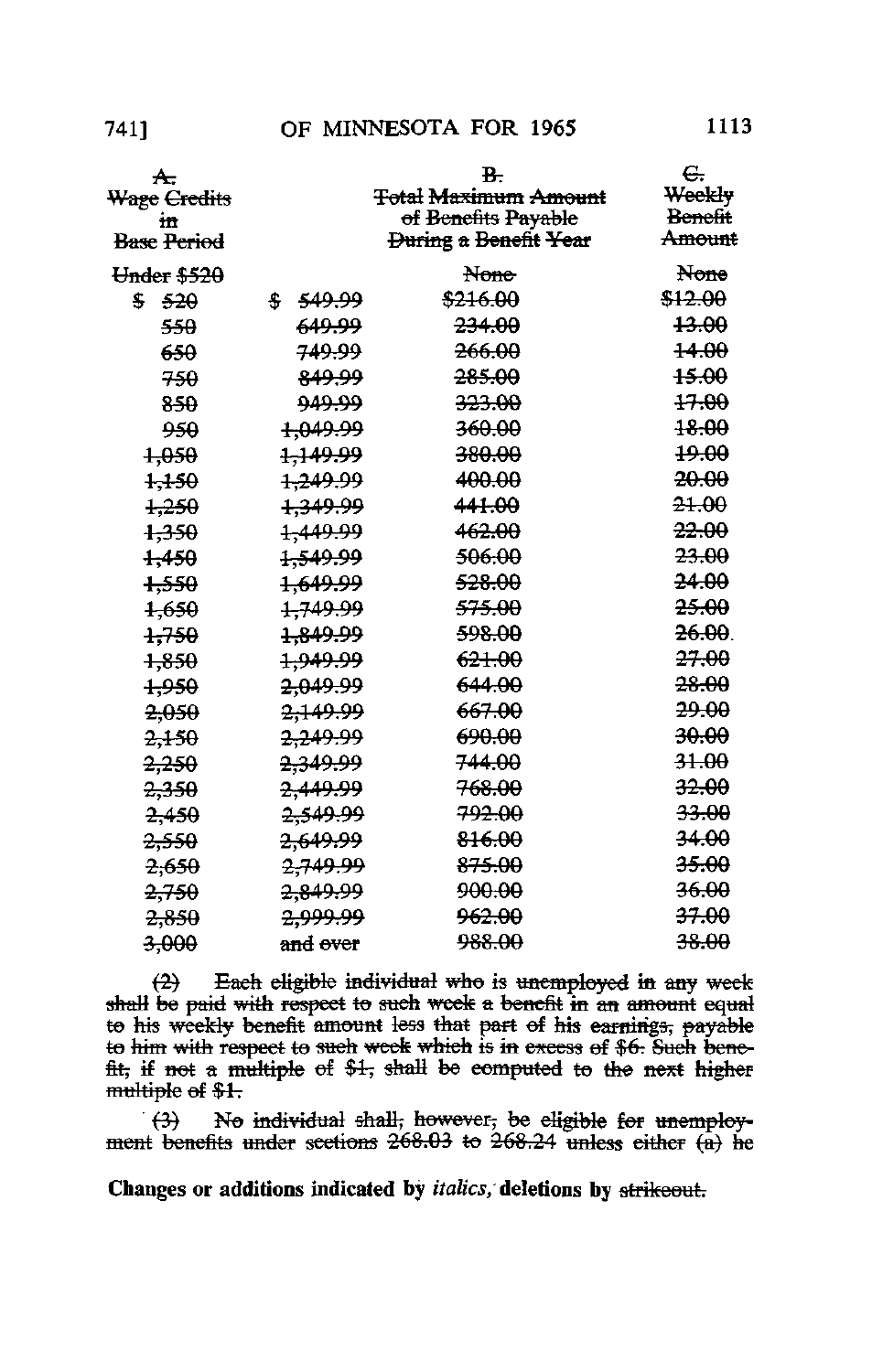has carned wage credits equal to an amount of at least \$400 in one calendar quarter of his base period and at least  $$120$  in another calcudar quarter of such base period or  $\Theta$ ) has carned a total of at least \$520 in his base period.

If the commissioner finds that an individual has earned 17, or more, credit weeks, and \$520 or more in wage credits, within the base period of employment in insured work with one or more employers, benefits shall be payable to such individual as follows:

(1) Weekly benefit amount shall be equal to 50% of the average weekly wage of such individual, computed to the nearest even dollar, subject to a maximum of \$47 per week.

(2) Benefits shall be paid weekly for a period not to exceed 70% of the number of credit weeks earned by such individual computed to the nearest even week, subject to a maximum of 26 weeks.

(3) Each eligible individual who is unemployed in any week shall be paid with respect to such week a benefit in an amount equal to his weekly benefit amount less that part of his earnings, payable to him with respect to such week which is in excess of \$6. Such benefit, if not a multiple of \$1, shall be computed to the next higher multiple of \$1.

(4) The provisions of this subdivision shall apply to claims for benefits which establish a benefit year subsequent to June 30. 1957 1966.

Sec. 13. Minnesota Statutes 1961, Section 268.07, Subdivision 3, is amended to read:

Subd. 3. Wage credits. (1) The wage credits and credit weeks of an individual earned in employment with base period employers during the period commencing with the end of the base period and ending on the date on which he filed a valid claim shall not be .available for benefit purposes in a subsequent benefit year unless, in addition thereto, such individual has earned, in any part of the third and fourth quarters of the base period upon which the benefits for such subsequent benefit year are based, an amount equivalent to at least four times his current weekly benefit amount, and in the same period has established five credit weeks. A claim filed sufficiently in advance of anticipated unemployment to make the limitations of this clause ineffective shall be invalid. It is the purpose of this clause to prevent any individual from receiving benefits in more than one benefit year as a result of one separation from work.

(2) No employer who provided 90 percent or more of the wage credits in a claimant's base period shall be charged for benefits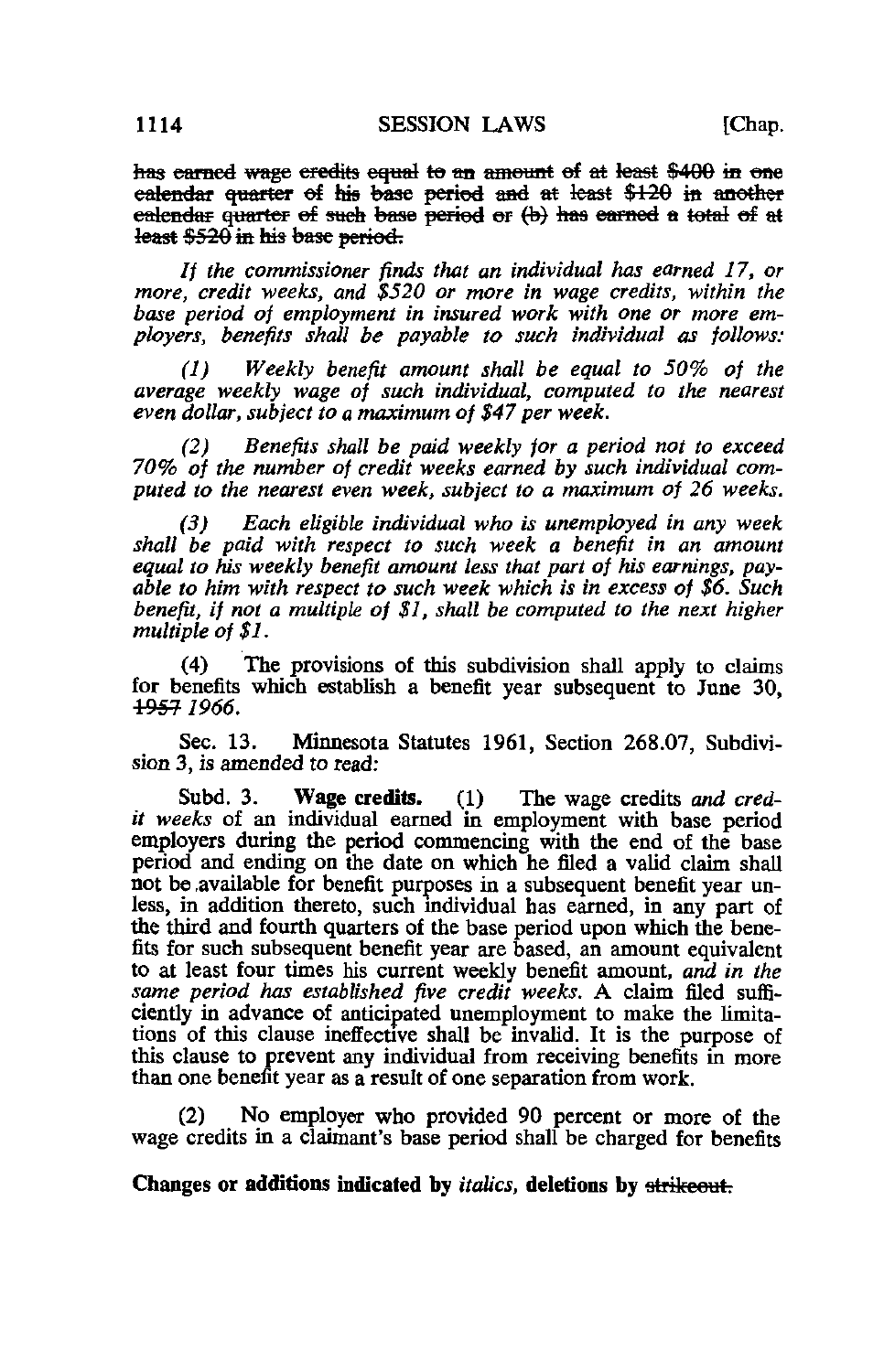paid based upon earnings of such claimant during the next four calendar quarters following such base period unless he has employed such claimant in any part of the third and fourth quarters of such subsequent period.

Sec. 14. Minnesota Statutes 1961, Section 268.08, Subdivision 1, is amended to read:

268.08 Persons eligible to receive benefits. Subdivision 1.<br>When eligible. An individual shall be eligible to receive benefits An individual shall be eligible to receive benefits with respect to any week of unemployment only if the commissioner finds that:

(1) He has registered for work at and thereafter has continued to report to an employment office, or agent of such office, in accordance with such regulations as the commissioner may prescribe; except that the commissioner may by regulation waive or alter either or both of the requirements of this clause as to types of cases or situations with respect to which he finds that compliance with such requirements would be oppressive or would be inconsistent with the purposes of sections 268.03 to 268.24;

(2) He has made a claim for benefits in accordance with such regulations as the commissioner may prescribe;

(3) He was able to work and was available for work, and was actively seeking work, provided that individual's weekly benefit amount shall be reduced one-fifth for each day such individual is unable to work or unavailable for work;

(4) He has been unemployed for a waiting period of one week during which he is otherwise eligible for benefits under sections 268.03 to 268.24. No individual shall be required to serve a waiting period of more than one week within the one year period subsequent to filing a valid claim and commencing with the week within which such valid claim was filed.

Sec. 15. Minnesota Statutes 1961, Section 268.08, Subdivision 3, is amended to read:

Subd. 3. Not eligible. An individual shall not be eligible to receive benefits for any week with respect to which he is receiving, has received, or has filed a claim for remuneration in an amount equal to or in excess of his weekly benefit amount in the form of

(1) termination, severance, or dismissal payment or wages in lieu of notice whether legally required or not;  $er$  provided that if a termination, severance, or dismissal payment is made in a lump sum, the employer may allocate such lump sum payment over a period of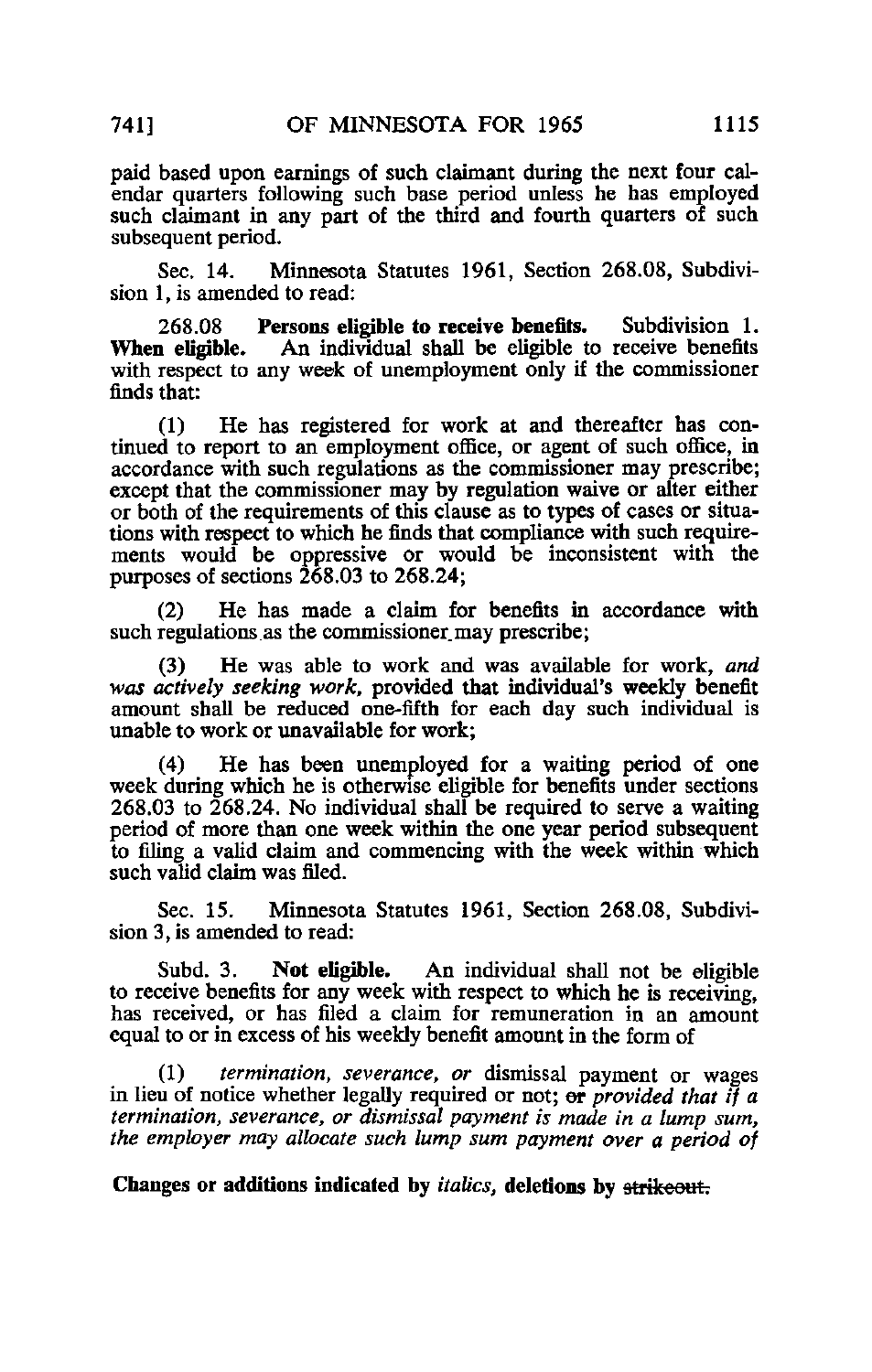•weeks equal to the lump sum divided by the employee's regular pay while employed by such employer; provided any such payment shall be applied for a period of weeks immediately following the last day of work; or

(2) vacation allowance, or *holiday pay*; or

(3) compensation for loss of wages under the workmen's compensation law of this state or any other state or under a similar law of the United States, or under other insurance or fund established and paid for by the employer; or

(4) a primary insurance benefit under Title II of the federal social security act, as amended, or similar old age benefits under any act of congress, or this state or any other state, or benefit payments from any fund, annuity, or insurance provided by or through the employer and to which the employer contributes 50 per cent or more of the total of the entire premiums or contributions to the fund.

Provided, that if such remuneration is less than the benefits which would otherwise be due under sections 268.03 to 268.24, he shall be entitled to receive for such week, if otherwise eligible, benefits reduced by the amount of such remuneration; provided, further, that if the appropriate agency of such other state or the federal gov ernment finally determines that he is not entitled to such benefits, this provision shall hot apply.

Sec. 16. Minnesota Statutes 1961, Section 268.08, is amended by adding a new subdivision thereto to read:

Subd. 4. Social security amount deducted from benefits. Any claimant aged 62 or over shall be required to state in writing at the time of the filing of his claim whether he intends to seek Title II social security benefits for any week during which he will receive unemployment benefits, and if he so intends there shall be withheld from his weekly unemployment benefits an amount sufficient to cover the weekly equivalent of his social security benefit. Any claimant disclaiming such intention but who nevertheless receives such social security benefits for weeks for which he previously received unemployment benefits shall be liable for repayment of such unemployment benefits and otherwise subject to the provisions of Minnesota Statutes, Section 269.18.

Sec. 17. Minnesota Statutes 1961, Section 268.09, Subdivision 1, is amended to read:

268.09 **Disqualified from benefits.** Subdivision 1. **When disqualified.** An individual shall be disqualified for benefits: An individual shall be disqualified for benefits: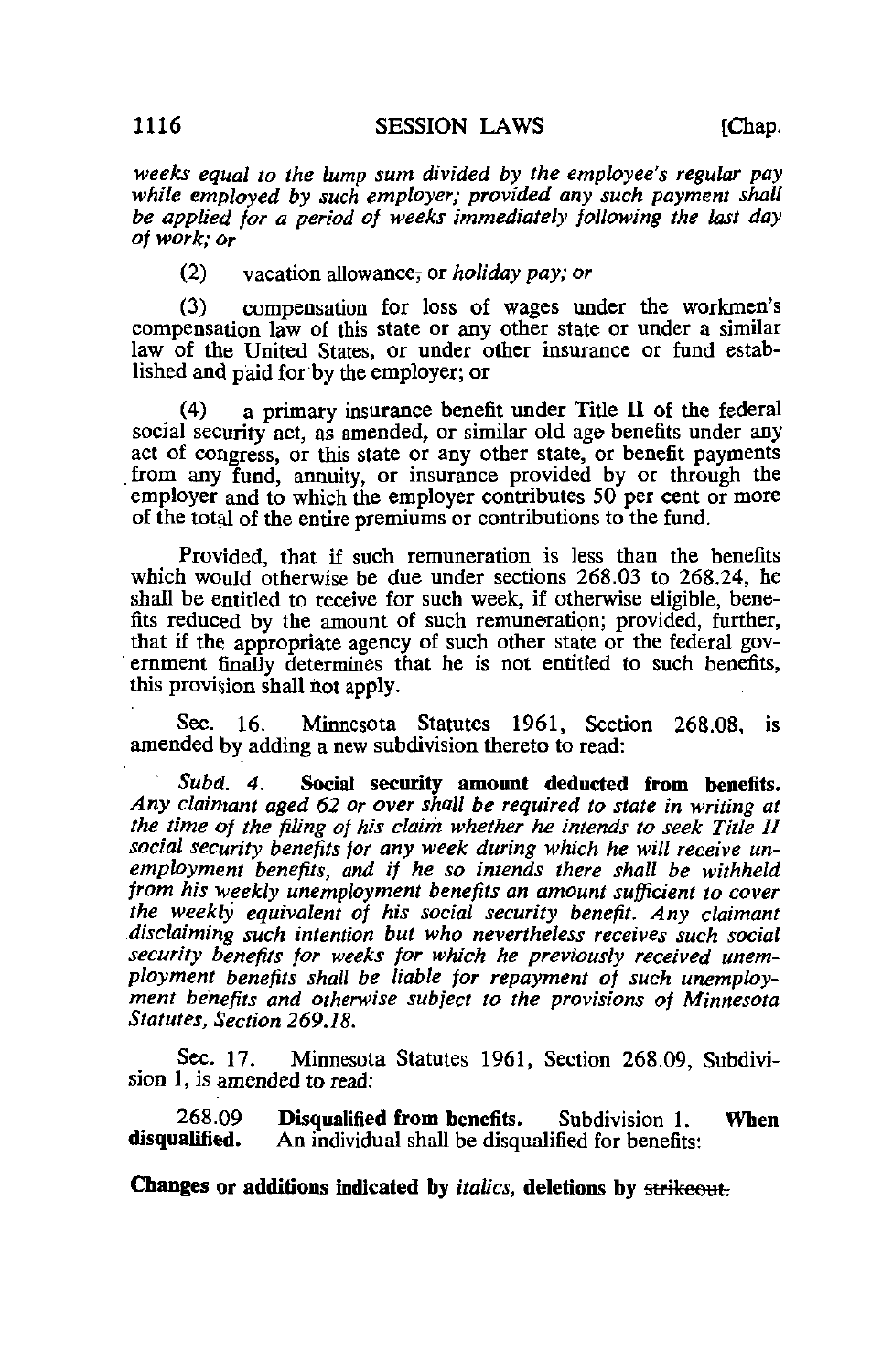(1) If such individual voluntarily and without good cause attributable to the employer discontinued his employment with such employer or was discharged for misconduct, not amounting to gross misconduct, connected with his work or for misconduct which interferes with and adversely affects his employment, if so found by the commissioner, for not less than three five nor more than seven eight weeks of unemployment in addition to and following the waiting period, and the maximum benefit amount payable to such individual shall be reduced as follows:

(a) by an amount equal to the weekly benefit amount times the number of weeks for which such individual was disqualified, when the separation occurs as a result of discharge for misconduct;

(b) by an amount equal to two times the weekly benefit amount, when the separation occurs because of a voluntary separation as described in this clause.

This provision shall not apply to any individual who left his employment to accept work in an industry, occupation or activity in accordance with War Manpower policies of the United States or to accept work offering substantially better conditions of work or substantially higher wages or both, or whose separation from such employment was due to serious illness of such individual. -

(2) If such individual is separated from her employment because of pregnancy or voluntarily discontinues her employment for the purpose of visiting or living with her husband, or assuming the duties of a housewife; provided that such disqualification shall be removed by subsequent employment in insured work for a period of not less than two six weeks.

(3) Twenty percent of the benefits paid to any individual whose separation occurs under any of the conditions of the foregoing clauses of this subdivision shall not be used as  $a$  factor *benefits* charged to the employer in determining the future contribution rate experience ratio of the employer from whose employment such individual so separated, provided that no employer's experience ratio shall be increased by more than one half of one percent in any 12 months period as a result of benefits charged under this section.

(4) If such individual's unemployment was caused by separation from employment pursuant to a rule of any employer of such individual whereby any female in the employ of any such employer shall be dismissed within a period of 90 days after acquiring a marital status or after such marital status first becomes known to the employer all wage credits earned in such employment shall be canceled; provided, however, that: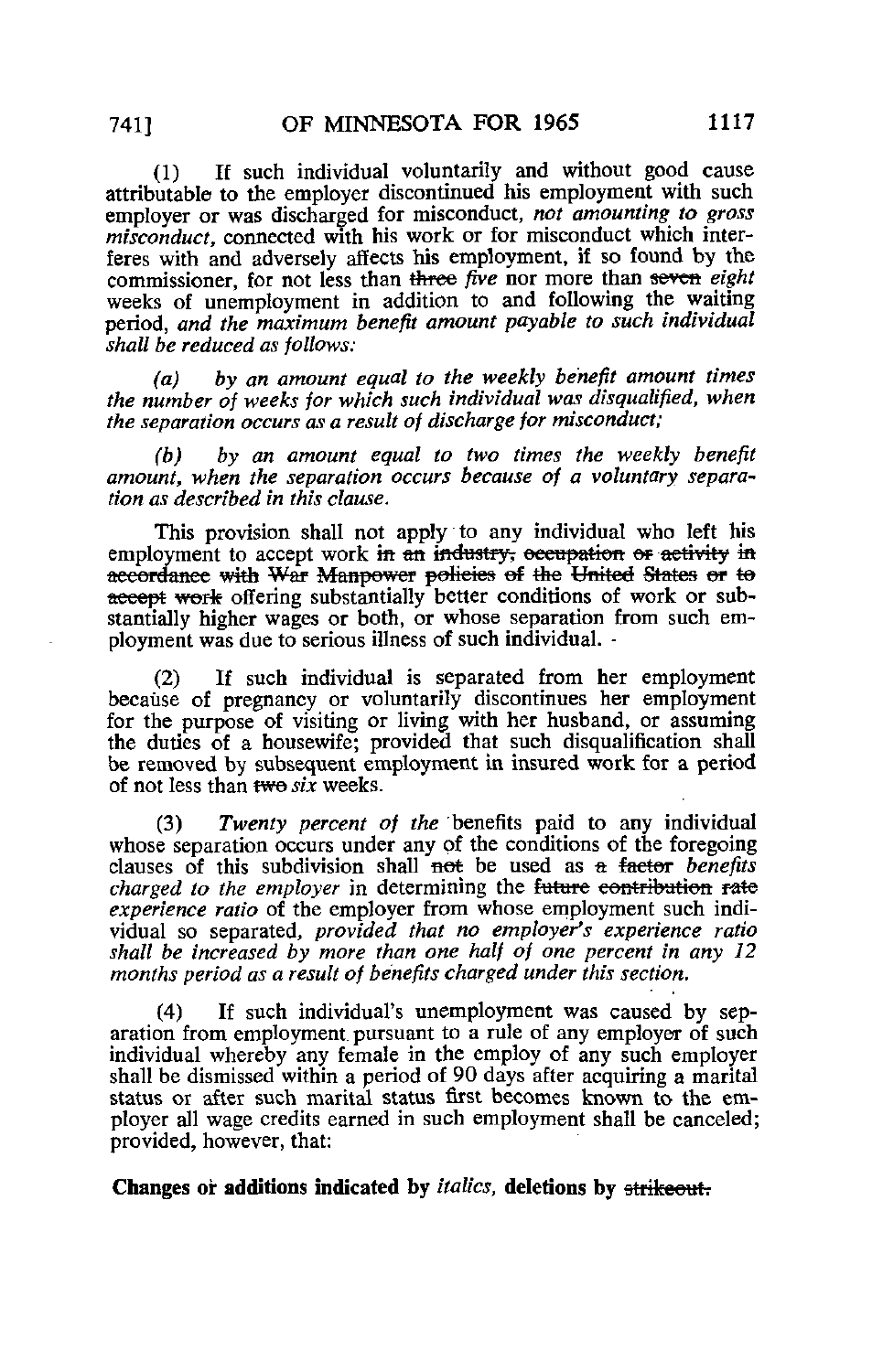(a) Such rule shall have been in effect and posted continuously in a conspicuous place in each establishment of the employer's place of business not less than six months immediately preceding the date on which such marital status was acquired; and

(b) Such individual's wages are not the only support of herself or the main support of an immediate member of her family;

(c) Such employer may re-employ such individual for a period not exceeding 90 days in any one year without invalidating the marital rule or without affecting any previous disqualification because of such rule; provided that such wage credits earned in such reemployment shall not also be cancelled because of such marital rule.

(d) During the present world war any employer may, by posting a notice in the same manner as provided in provision  $(a)$ of this elause, suspend the operation of such marital rule for a period of the duration and not exceeding six months following the cessation of hostilities in such war at which time such rule may be reinstated and will then become effective on any individual who has acquired a marital status during such period of suspension or was subject to dismissal under such rule at the time of suspension thereof.

(e) All the provisions of this clause relating to disqualification for separation due to a female's acquiring a marital status shall be suspended and have no force or effect for the period beginning July  $1$ ,  $1945$ ; and ending June  $30$ ,  $1947$ .

(5) If such individual was discharged for gross misconduct, if so found by the commissioner, for 12 weeks of unemployment in addition to and following the waiting period, which disqualification shall not be removed by subsequent employment, and provided further that the commissioner is empowered to impose a total disqualification for the benefit year and to cancel part or all of the wage credits from the last employer from whom he was so separated.

Fot- the purpose of this clause "gross misconduct" shall be defined as misconduct involving assault and battery, or an immoral act, or the malicious destruction of property or the theft of money or property of a value of \$50, or more.

If the commissioner finds that he has failed, without good cause, either to apply for available, suitable work when so directed by the employment office, or the commissioner or to accept suitable work when offered him, or to return to his customary selfemployment (if any) when so directed by the commissioner, or to actively seek employment. Such disqualification shall continue for the week in which such refusal or failure occurred and for a period of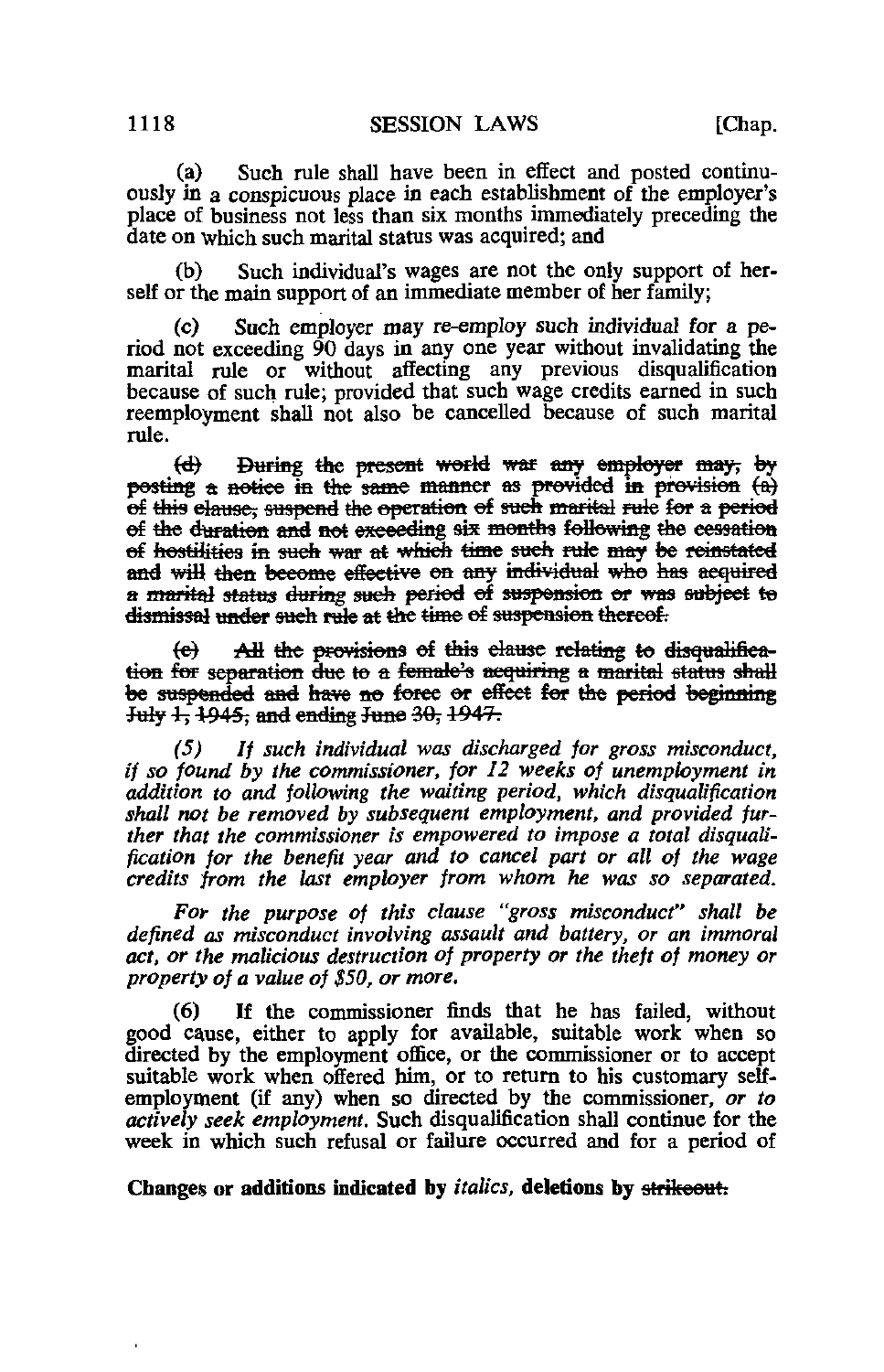three seven weeks of unemployment immediately following such refusal or failure.

(a) In determining whether or not any work is suitable for an individual, the commissioner shall consider the degree of risk involved to his health, safety, and morals, his physical fitness and prior training, his experience, his length of unemployment and prospects of securing local work in his customary occupation, and the distance of the available work from his residence.

Notwithstanding any other provisions of sections 268.03 to 268.24, no work shall be deemed suitable, and benefits shall not be denied thereunder to any otherwise eligible individual for refusing to accept new work under any of the following conditions:

(1) If the position offered is vacant due directly to a strike, lockout, or other labor dispute;

(2) If the wages, hours, or other conditions of the work offered are substantially less favorable to the individual than those prevailing for similar work in the locality;

(3) If as a condition of being employed the individual would be required to join a union or to resign from or refrain from joining any bona fide labor organization,

(7) If such individual has left or partially or totally lost his employment with an employer because of a strike or other labor dispute. Such disqualification shall prevail for each week during which such strike or other labor dispute is in progress at the establishment in which he is or was employed, except that this disqualification shall not act to deny any individual the right to benefits based on employment subsequent to his separation because of a strike or other labor dispute if such an individual has in writing notified the employer involved in such strike or other labor dispute of his resignation and acceptance of his resignation and acceptance of other bona fide employment and provided further that such resignation is accepted by all parties to the strike or other labor dispute so that such individual is no longer considered an employee of such employer. For the purpose of this section the term "labor dispute" shall have the same definition as provided in the Minnesota labor relations act. Nothing in this subsection shall be deemed to deny benefits to any employee who becomes unemployed because of a lockout or by dismissal during the period of negotiation in any labor dispute and prior to the commencement of a strike.

(7) For the week with respect to which he knowingly and wilfully fails to disclose any remuncration received by him for serv-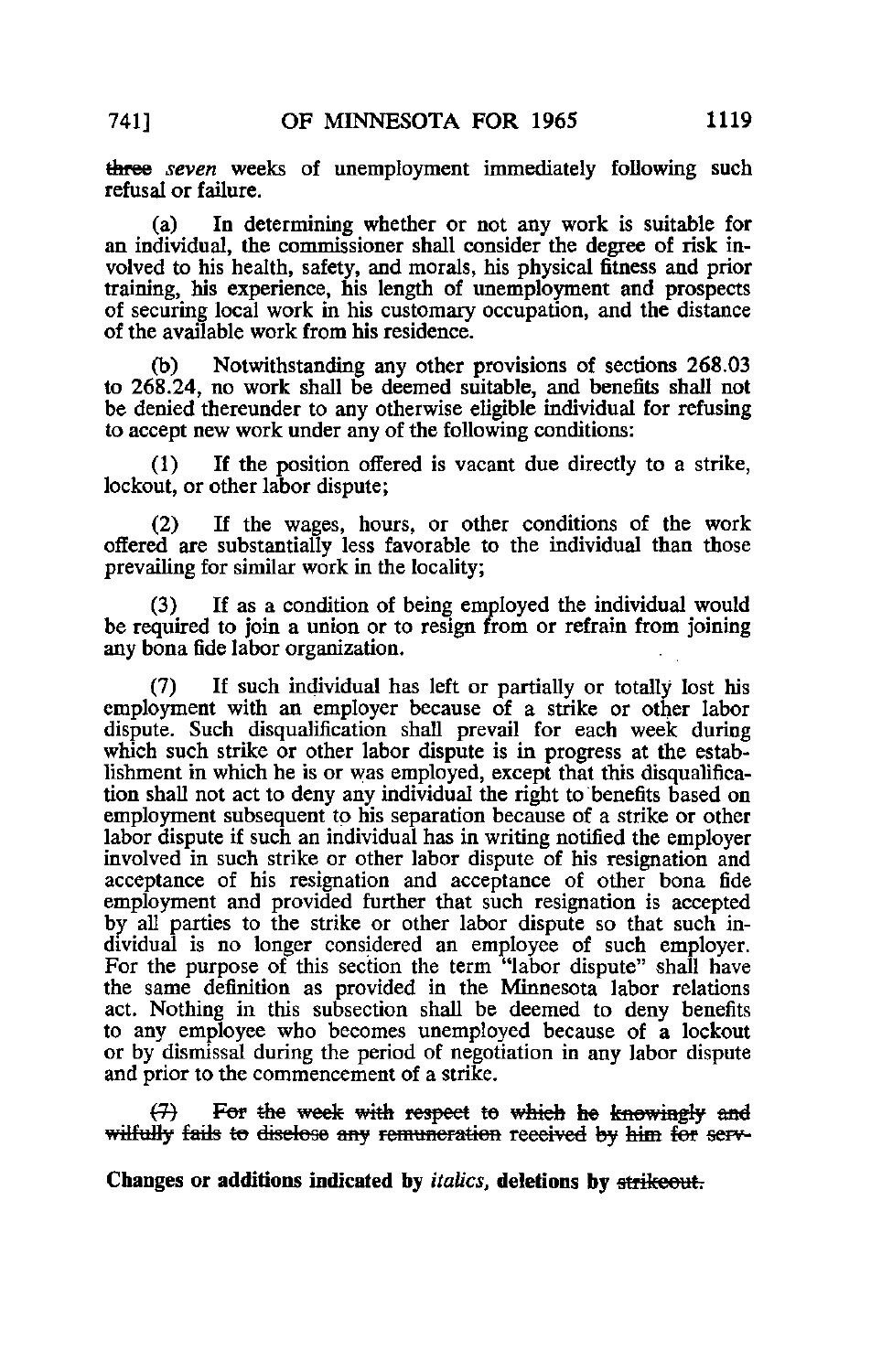ices performed, for the purpose of obtaining benefits or a greater amount of benefits than he otherwise would have been paid, and for such additional weeks during his benefit year as the commissioner may determine according to the circumstances in each case.

(8) If such individual has, during his benefit year, refused suitable reemployment offered by a base period employer. The wage credits of such individual earned from such base period employer shall be canceled; provided that this clause shall not apply if:

(a) prior to the date designated by such employer for the reemployment of such individual, such individual has been offered and accepted work with another employing unit, and on the date such individual was to have been reemployed by such base period employer, he was actually engaged in bona fide work with another employing unit, or

(b) on the date designated for the reemployment of such individual by such base period employer, he was unable to accept such reemployment because of his own serious illness, except that such serious illness shall not include pregnancy or any illness resulting therefrom, or

(c) on the date designated for the reemployment of such individual by such base period employer, he was unable to accept such reemployment because either he has moved his residence or the base period employer has removed the place of employment so as to render unreasonable the distance which such individual would be required to travel in order to accept the offer of reemployment.

For the purpose of this clause, reemployment offering substantially the same or better hourly wages and conditions of work previously provided to such individual by such base period employer during the base period shall be deemed to be "suitable reemployment."

Sec. 18. Minnesota Statutes 1961, Section 268.12, Subdivision 3, is amended to read:

Subd. 3. Rules, regulations. Notwithstanding any inconsistent provision of law the commissioner is hereby authorized to adopt, amend, or rescind regulations as may be necessary for the administration of sections 268.03 to 268.24. Each proposed regulation, excepting those relating solely to the internal operation of the department, shall be published in one or more newspapers of general circulation in this state and be filed with the secretary of state prior to the time of publication. Any person or association desiring a copy of any proposed regulations shall file with the commissioner a written